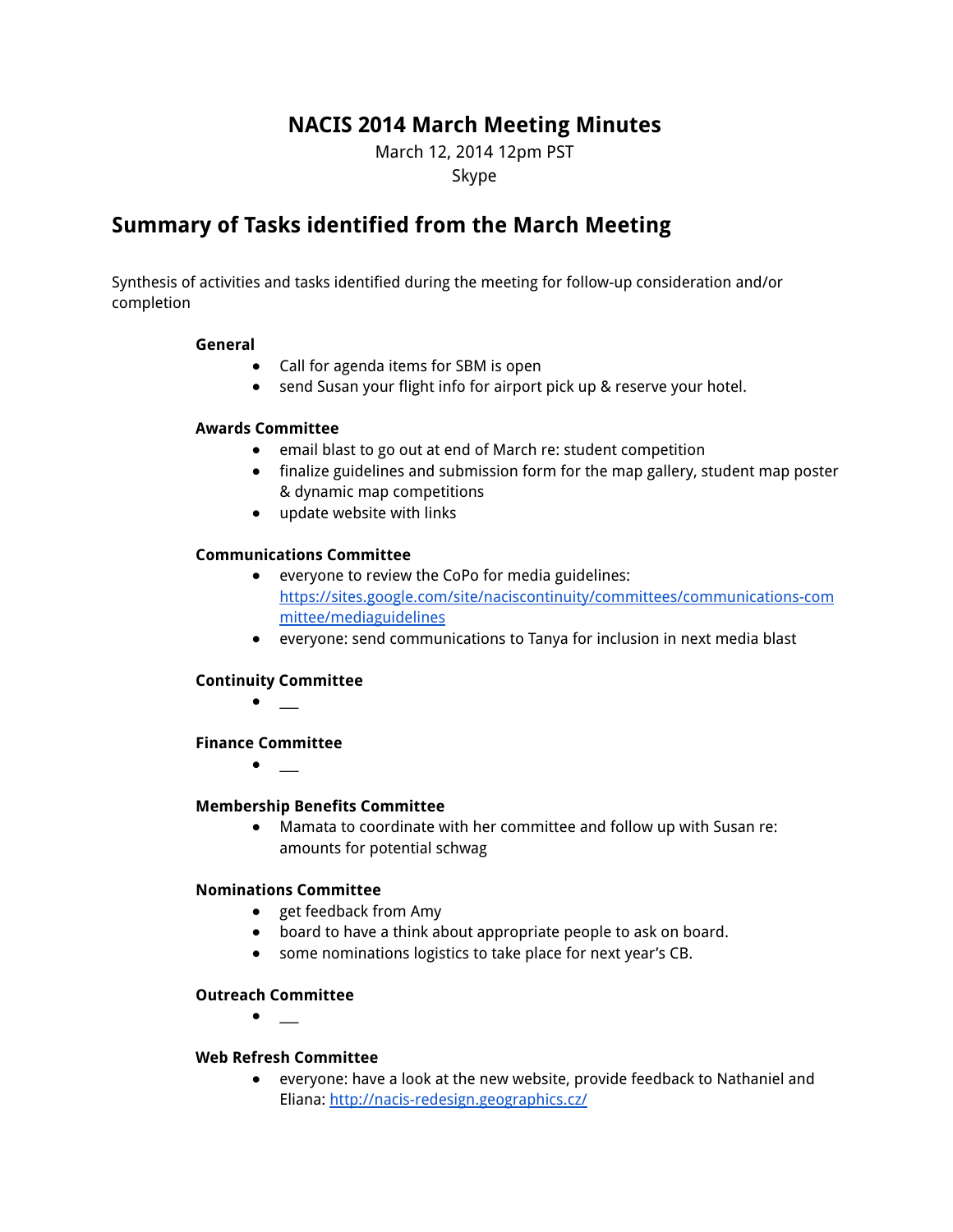**●** ensure short URLs work for new website.

#### **Atlas of Design Committee**

**●** Neil to loop back to Daniel re: sales team

#### **Local Arrangements/NACIS 2014**

- coordinate with CaGIS for shared something
- registration form, field trips
- Susan to find out if Michelle will attend Pittsburgh

#### **Cartographic Perspectives**

- **●** NVK to write letter from the president
- **●** Pat to provide details for the switch to American

#### **CartoTalk**

- **●** NVK or Susan to follow up with Hans re: ad sales
- **●** Cartotalk needs a tech person!

#### **Passed Motions**

**●** \_\_\_

## **Recommendations**

**●** \_\_\_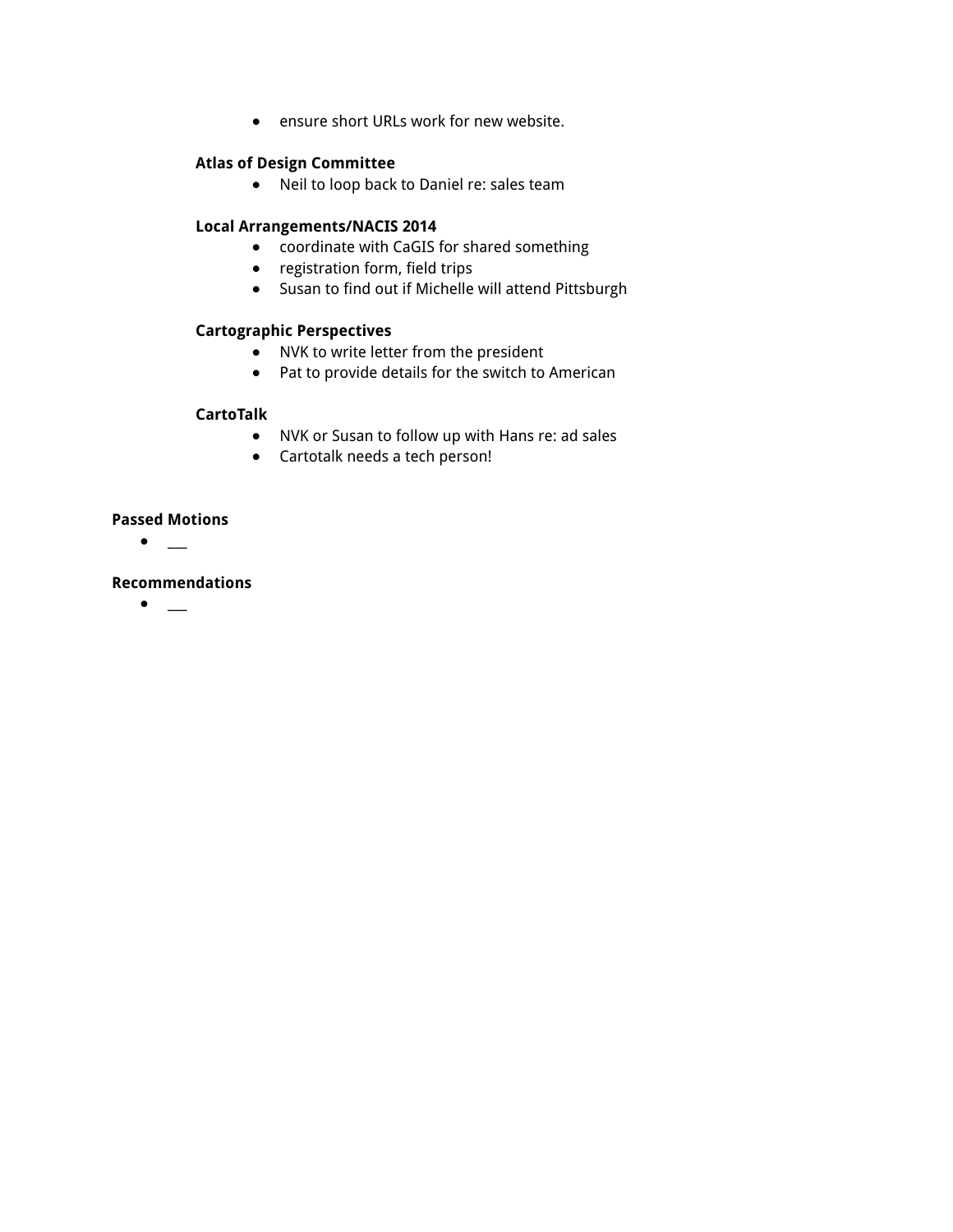# **Board Composition:**

#### **Executive Leadership**

Lou Cross | Executive Director-Annual Meeting Operators (will step down 10/2014) (regrets) Tanya Buckingham | Executive Director-Annual Meeting Operators (term expires 1/2016) Susan Peschel | Business Operations (untermed) Daniel Huffman | Executive Director-Operations (term expires 1/2019)

#### **Officers**

Neil Allen | Past President (term expires 10/2014) Nathaniel Kelso | President (term expires 10/2014) Alex Tait | Vice President & Program Chair Pittsburgh (term expires 10/2014) Amy Griffin | VP-Elect (term expires 10/2014) (regrets) Jenny Marie Johnson | Treasurer (term expires 10/2014) Eliana Macdonald | Secretary (term expires 10/2015)

#### **Board of Directors (returning)**

Martha Bostwick (term expires 10/2014) (regrets) Leo Dillon (term expires 10/2014) Alethea Steingisser (term expires 10/2014) (regrets)

#### **Board of Directors (newly elected)**

Elaine Guidero | Student Board Member (term expires 10/2014) Mamata Akella (term expires 10/2015) Maggie Smith (term expires 10/2015) (regrets) Andy Woodruff (term expires 10/2015)

#### **Ex-officio Members**

Patrick Kennelly | Editor of Cartographic Perspectives Hans van der Maarel | Editor of CartoTalk (regrets)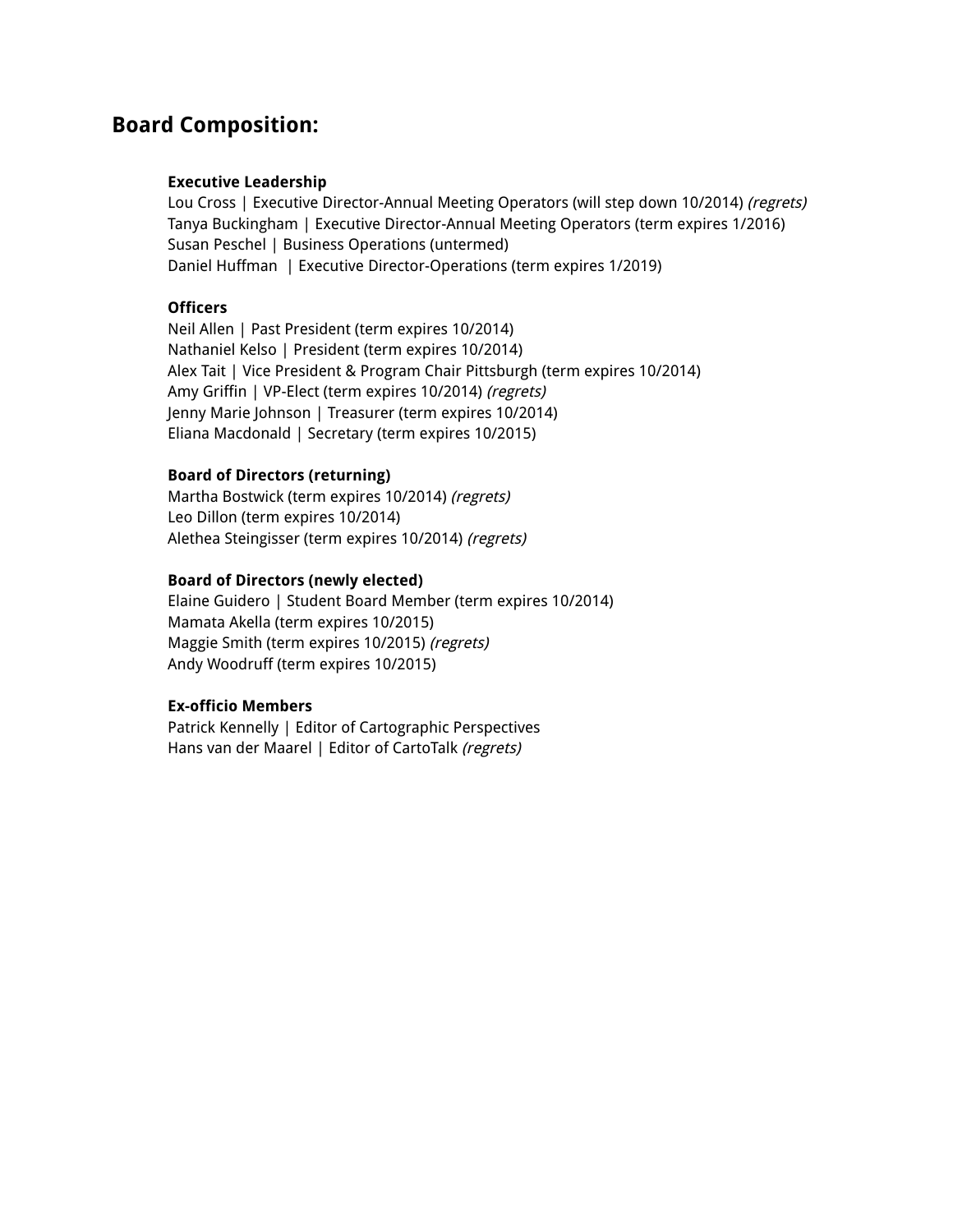# **Meeting opened at 12:05pm PST**

- Minutes Recorded by Eliana Macdonald
- Agenda

# **1. Awards | Leo**

Update from Martha:

- on track to send email blast at end of month about the student competitions
- finalizing guidelines and submission form for the map gallery, student map poster & dynamic map competitions
- update website with links. To be completed this weekend. Check out continuity portal.

## **2. Nominations | Neil**

- put call out to board members for input on potential board members, especially looking for veep.
- really wants to get Amy's input, as it will really matter for her.
- 3 board members at large who are willing to run, have bios.
- need to get how many in total?

Tanya: 6

## NVK: what's the timeline?

Tanya: 60 days for slate of candidates, 30 days for ballot.

NVK: with website transition, we know we need to support the voting process, might use existing functionality (last ballot technology), plan another couple weeks technology detail set up. Board, please have a think about future board members.

Skype Chat from Neil: CB Award is a part of Awards last I knew. Tim Stallman should be consulted as he is the heir apparent as he worked under Nat Case who spearheaded it for 2013. There is some nominations logistics that need to take place in preparation for the next year.

# **3. Membership Letter | Nathaniel**

● Letter from the President for Pat - NVK to do

# **4. Communications | Daniel**

- putting together general guidelines around communications, eg. NACIS email blast
- continuity portal post around communications committee (twitter, email, etc. accounts)
- have people look over the media guidelines in the of Cont Portal: https://sites.google.com/site/naciscontinuity/committees/communications-committee/mediagui delines

NVK: let folks chew on that. Goal: as we get larger presence, business, orgs, want to promote their material in our communications, ad hoc up to now. We're getting requests from other folks to promote material around our communications, want to have defensible position to carry our good brand forward. We'll review in detail at Spring Board meeting.

Daniel (skype): hope to have a team around these tasks

Daniel: next email blast not currently scheduled, probably at the end of the month when the CFP is available. nominations to be included in the blast. send communications to Tanya.

# **2**. **Cartographic Perspectives | Pat**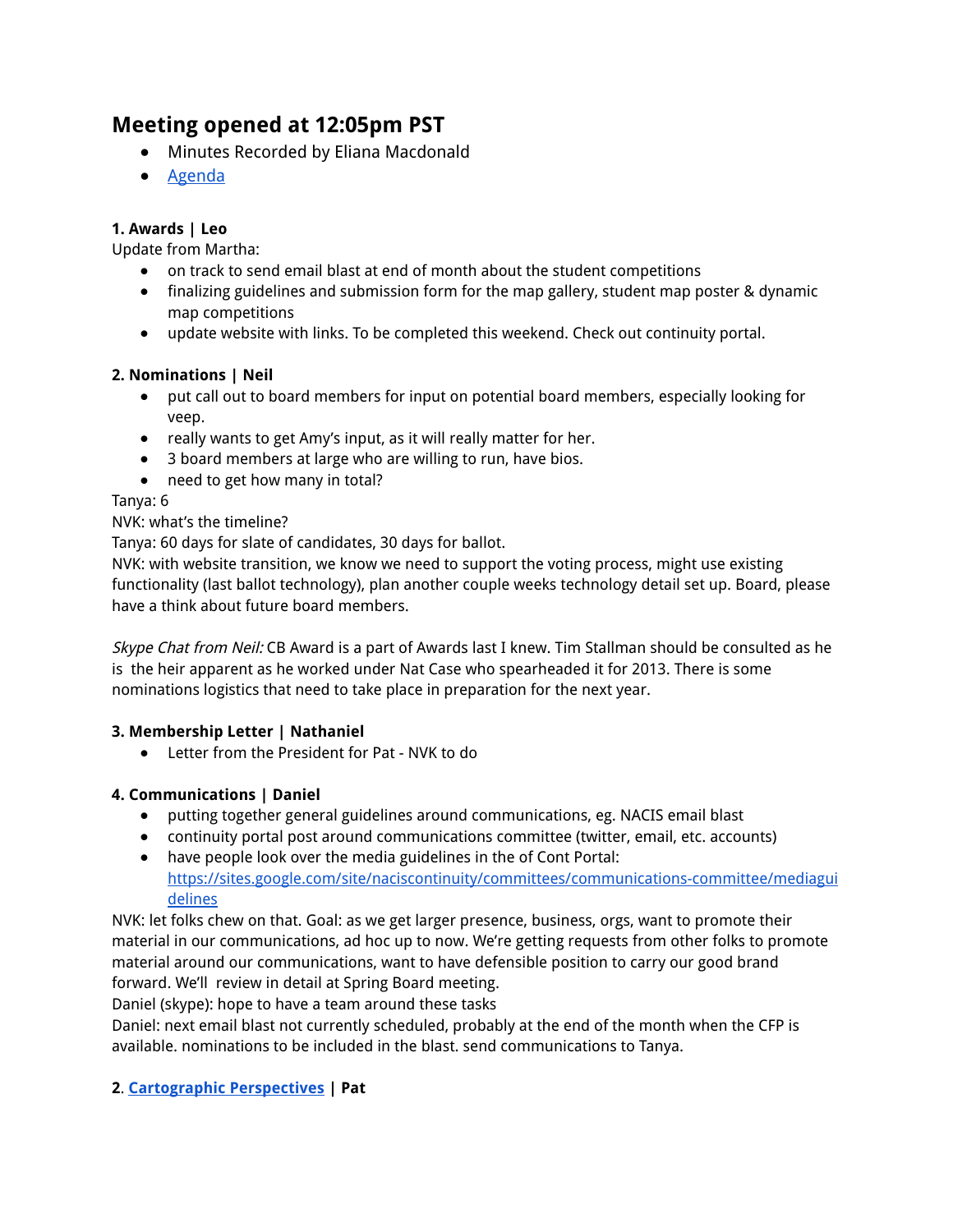- currently finalizing CP 75, hope to be finished in the next few weeks.
- have peer-reviewed content for CP 76, hopefully no delays.
- will conclude last years' pubs, still planning three for this year.
- RE: return of copyright proposal, still scoping it out, hoping to report at SBM
- looking through general management system: how many articles/level of effort required; which ones would be involved - NVK's suggestion to potentially begin with most recent, good, pilot project. move everything or just peer reviewed.
- switching to American Printing. Currently work with Gandy, not happy with quality sent proofs not up to standard. AP closer to Daniel (copy editor), printed AoD. Slightly more expensive. proposal at SBM.
- \$1459 vs \$1879 printing and \$175 vs \$193 packing.
- benefit because back and forth is time consuming.

NVK: - please provide details to NVK, Jenny, Susan. Will write president's membership letter soon. Pat: have CP 76 peer reviewed articles, not concerned so much right now. Will have a winner of CP peer reviewed paper competition for 2013, hold off announcing until Oct?

NVK: have proposal for SBM re: announcement

NVK: happy with website refresh?

Pat: yep.

## **3. SBM (Milwaukee, Wisconsin at AGS Library on April 5th) | Nathaniel & Susan**

- Call for agenda items is open
- opportunity for us to meet in person, have business to take care of (eg. look at the next NACIS location, continue NACIS spirit, budget approval, logistics, etc.)
- send Susan your flight info for airport pick up & reserve your hotel. need headcount for restaurants, and what to do on Friday. pack a sweater.
- travel stipend (~300 for expenses; 400 for student)

## **4. NACIS 2014 Finances | Jenny**

- drafting budget for discussion at SBM
- has draft budget for 2014, will talk about budget in general terms at the beginning, and then approve at the end of SBM, once intends to do, and financial needs are.
- 2013 had positive balance of \$23k yay

## **5. Atlas of Design | Daniel**

- just wrapped up submissions period (~300 entries, twice as much as last round), getting bigger, from all over the world.
- collating submissions, getting ready to send to team of 13-14 judges.
- may 1st will let people know their status.
- Marty Elmer (ass't editor) and DH are laying out etc.

NVK: budget info has been given to Jenny?

DH: yes, ballpark figure. ~ 1000 copies, similar in price. will discuss at detail at SBM.

Eliana: splitting into sales & creative?

DH: talked about sales & creative team in Greenville, volunteered Neil for it. Editors will focus on creation, other person will focus on sales and getting book into world.

Neil: Neil will loop back to Daniel, fell off his radar.

DH: website stuff has been handled by Sam, dividing responsibilities, not too much as far as training goes, hewing to timeline based on last time: keeping an eye on milestones, etc. joint decision-making, as its intended to.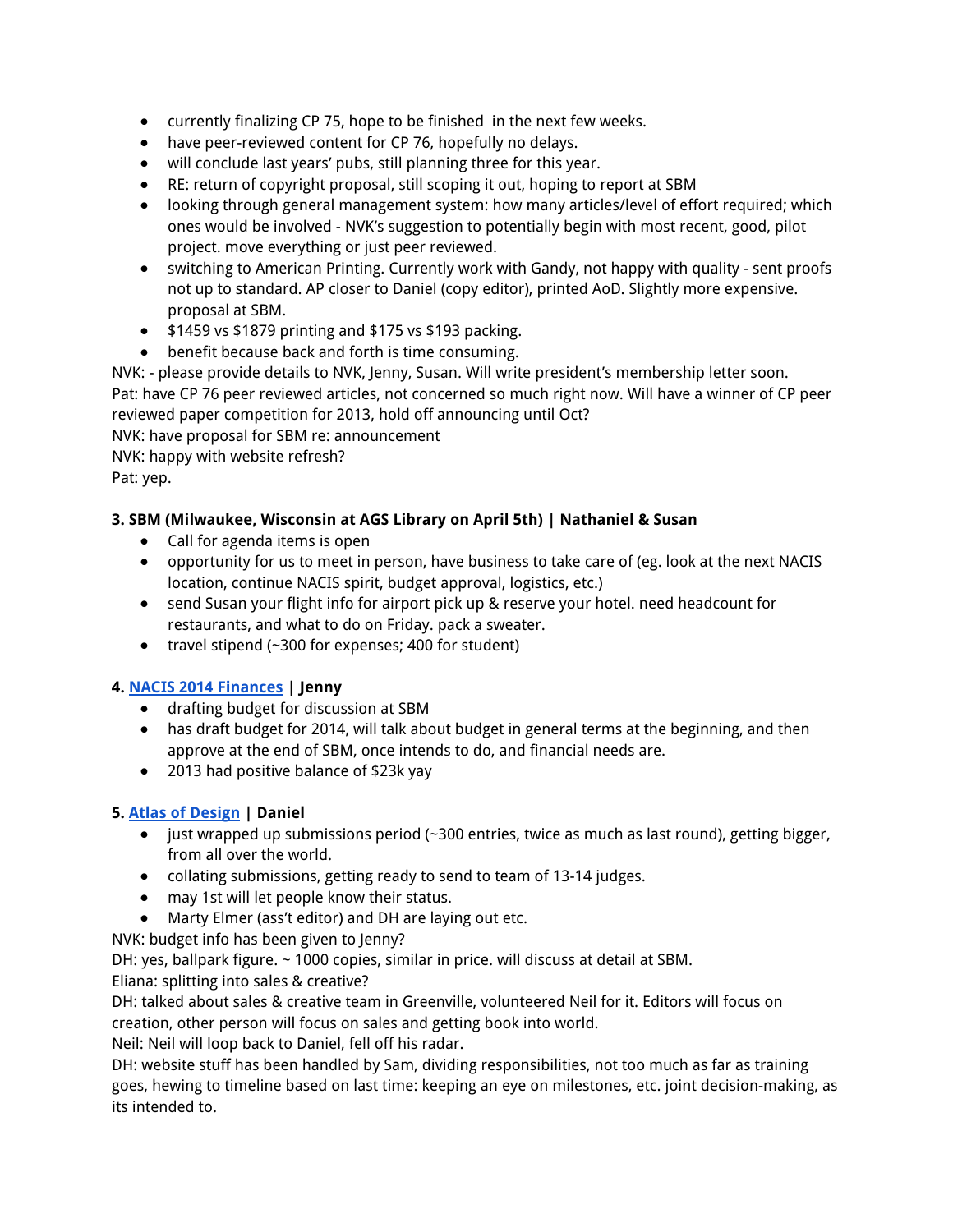NVK: looking forward to it, good for getting brand out there. appetite for map design out there today. Thanks for heading up 2nd volume.

# **6**. **Web Refresh | Nathaniel**

- past halfway mark, circulated wireframes and draft designs to exec committee, got sign-off
- all site hierarchy has been redone, content topics should be accessible even in structure has been rejiggered around.
- contractor is now implementing as wordpress CMS, with different plugins for member management, event registration, diff roles for editors, subscribers, etc. board members will be able to log into site and keep it up to date, different levels of permissions for different sections.
- design looks pretty good, asked to have site draft complete by SBM
- big task is to transfer text to the new website; want to freshen the text as well too has been edited, but never big refresh.
- http://nacis-redesign.geographics.cz/
- on schedule for meeting April deadline
- {NVK describes what website looks like}
- any issues, please let us know so we can follow up with them, very quick and able.
- at SBM will have working site, you can log in on, can become member, will give you a fake credit card so you can register for things, etc.
- exciting to pull this together, goal as president is to launch it, current site neglected in order to focus on new, Thanks to Tanya for fixing up old site. In half way state the CFP will need to be on both old and new site.

# **7. Pittsburgh Program | Alex** timestamp: 34:30

- things progressing at good pace for CFP and general organizing
- will go over things in detail at SBM, similar format to last year: main conf, geographic data collections day (GCGD, rebranded), PCD, NNO, field trips, workshops
- CFP is finally done, it's 6x11 postcard at printer: http://www.taitmaps.com/NACIS/NACIS\_2014\_CFP\_print.pdf, will be mailed out soon. mailing list also at printer. will be mailed out friday next week.

NVK: all the links in postcard take you to the correct places?

Alex: all live and ready to go, abstracts takes to you the iVvy page, link to gdocs for map gallery and two student contests (couldn't do student contests thru iVvy, can't customize enough).

NVK: comments on iVvy?

Alex: reserve comment, so far not worth it. will probably help with review process, and sorting it into sessions.

NVK: i found it difficult tracking who had submitted, etc., next couple months for usage will be a test for it. will ensure the short urls work on new website, and the design for participation will slot in well on new website, you shouldn't have to worry about that.

Alex: will keep eye on site as you port things over.

- all set with speakers: wed night is a local speaker, an architecture librarian at Carnegie Mellon. Ann Knowles on Friday night. Blue Line Grill for Thurs NACIS night out. Susan will get a contract out of them.
- possibilities for field trips to be reviewed at SBM would like to be on SBM agenda 3 maybe 2, half day and full day. what are good, narrow down at SBM.

From Tanya via Skype: Two 1-hour tours: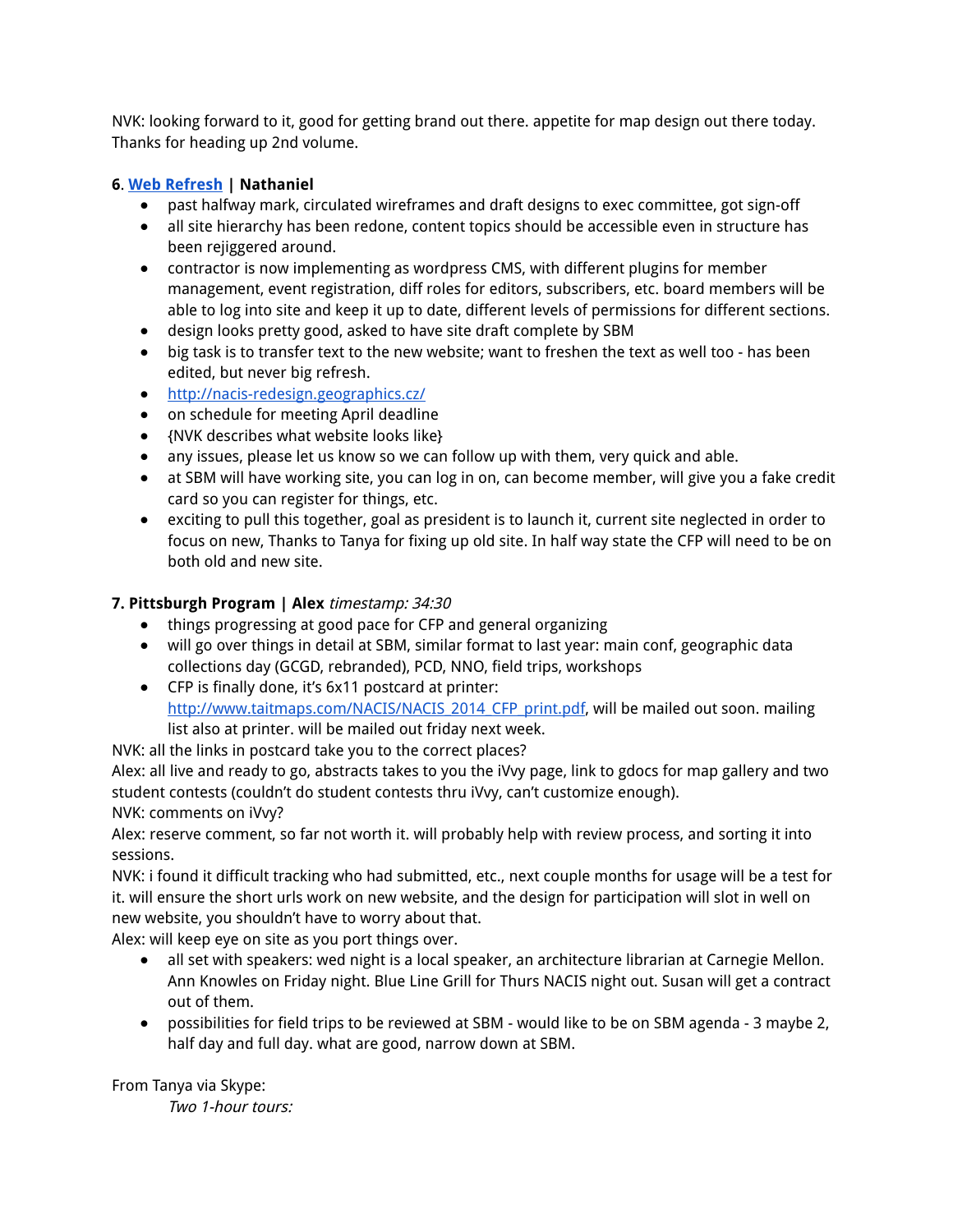Andy Warhol Museum Guided tour http://www.warhol.org/visit/groupvisits/

Wigle Whiskey

http://www.wiglewhiskey.com/distillery-tour-tickets

(Plays in nicely to the "history" theme, homepage says: "Mmm. HIstory. American Whiskey was born in PIttsburgh. Grab your tickets to learn about Pennsylvania's quirky, rebellious Whiskey history.")

One 3-hour workshop: Andy Warhol Museum workshop http://www.warhol.org/visit/groupvisits/

Warhol Workshops are 3 hours long they run exclusively from 10am-1pm. Workshops include <sup>a</sup> tour of our permanent collection as well as hands on time in our studio learning about Warhol's process and creating some art work of your own.

One 2-4 hour Historic Walking/Segway tour http://www.phlf.org/phlf-tours-events/custom-tours/

- still need to coord with CAGIS for shared event/something, not sure
- registration form still needs to be done/finalized with Susan, dependant on field trips/workshops. Are people on time, or submitting workshops last minute?

NVK: generally on-time, details about full-day/half come into play later with availability of space at hotel. AT: do we charge?

NVK: historically we have charged for room recovery, to ensure people actually show up. usually people who put it on don't charge themselves.

Neil: things can get really political re: pricing as compared to one another, try to keep that as good as possible

NVK: mostly it's a nominal fee

AT: CB Award? noticed it on new site.

NVK: yes, dummy placement on new site, follow up with Martha if anyone has been nominated. Neil: intention was for it to be every other year at best.

## **8. NACIS 2015 Meeting Location | Susan**

- going to Minneapolis! contract signed and deposit made.
- The Depot, historic hotel downtown, gorgeous space, close to light rail (~1 block) http://www.thedepotminneapolis.com/
- with help of Michelle, got a good contract, hard to find affordable hotels.
- unknown if Michelle is coming to Pittsburgh, if we have as big a crowd as we're predicting, we might need her help for at least a part of it. Alex would also like her help in Pittsburgh.

NVK: thanks, looks like it's a beautiful space. do we need to extend contract with Michelle? Susan: contracted for 2015, not for 2014, was being helpful for Pittsburgh & Greenville but would come as a courtesy as us. I could find out.

NVK: SBM start talking about 2016 locations, out west?

Susan: Denver was mentioned, hard to find affordable hotels. sooner we start looking the better.

## **9. Membership Benefits Committee | Mamata** timestamp: 45:30

● spent some time going through Jen's survey from last year, written up notes to be needs to